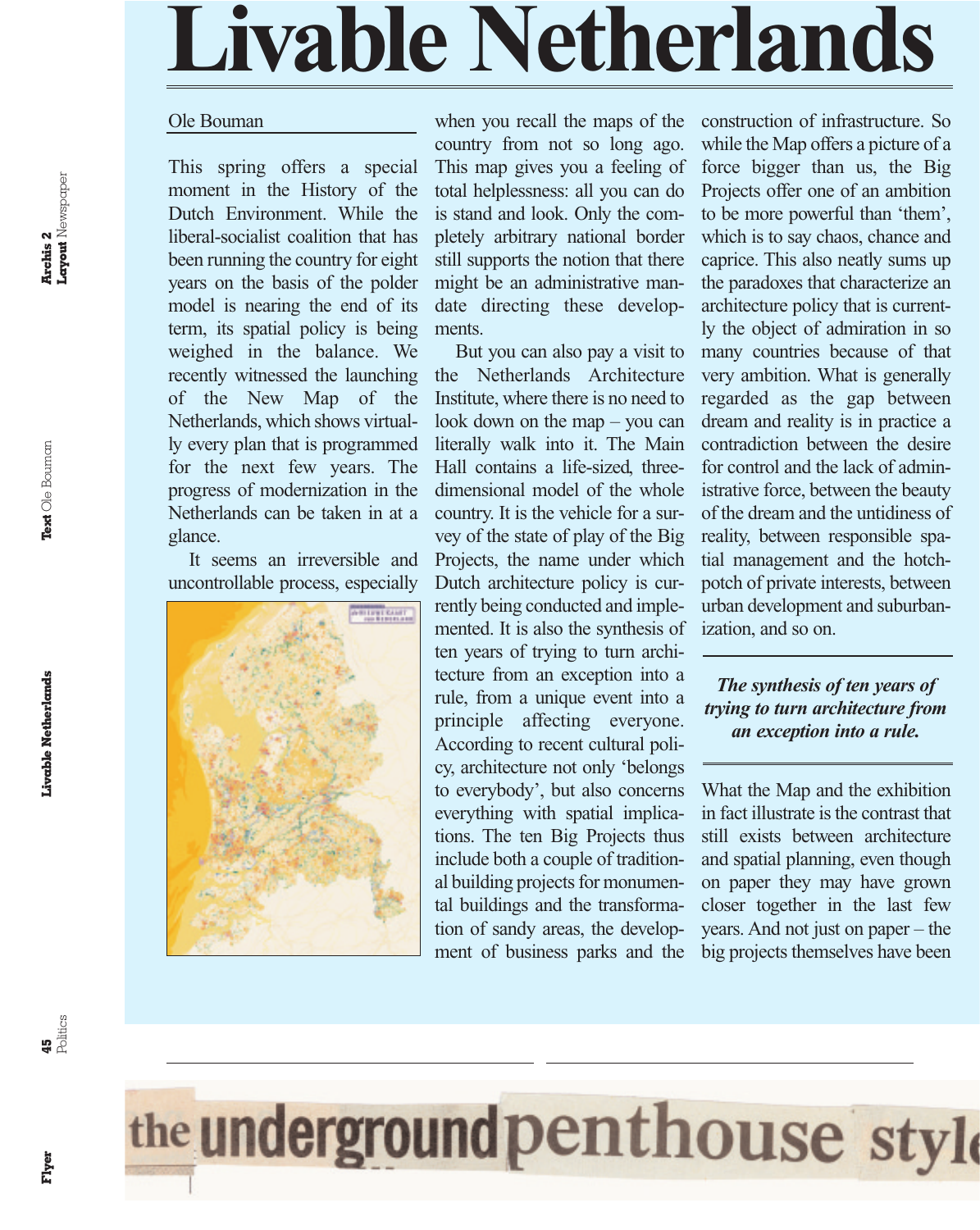

*Three-dimensional map of the Netherlands in the Netherlands Architecture Institute.*

# The midlife Polder-Geist

**46**